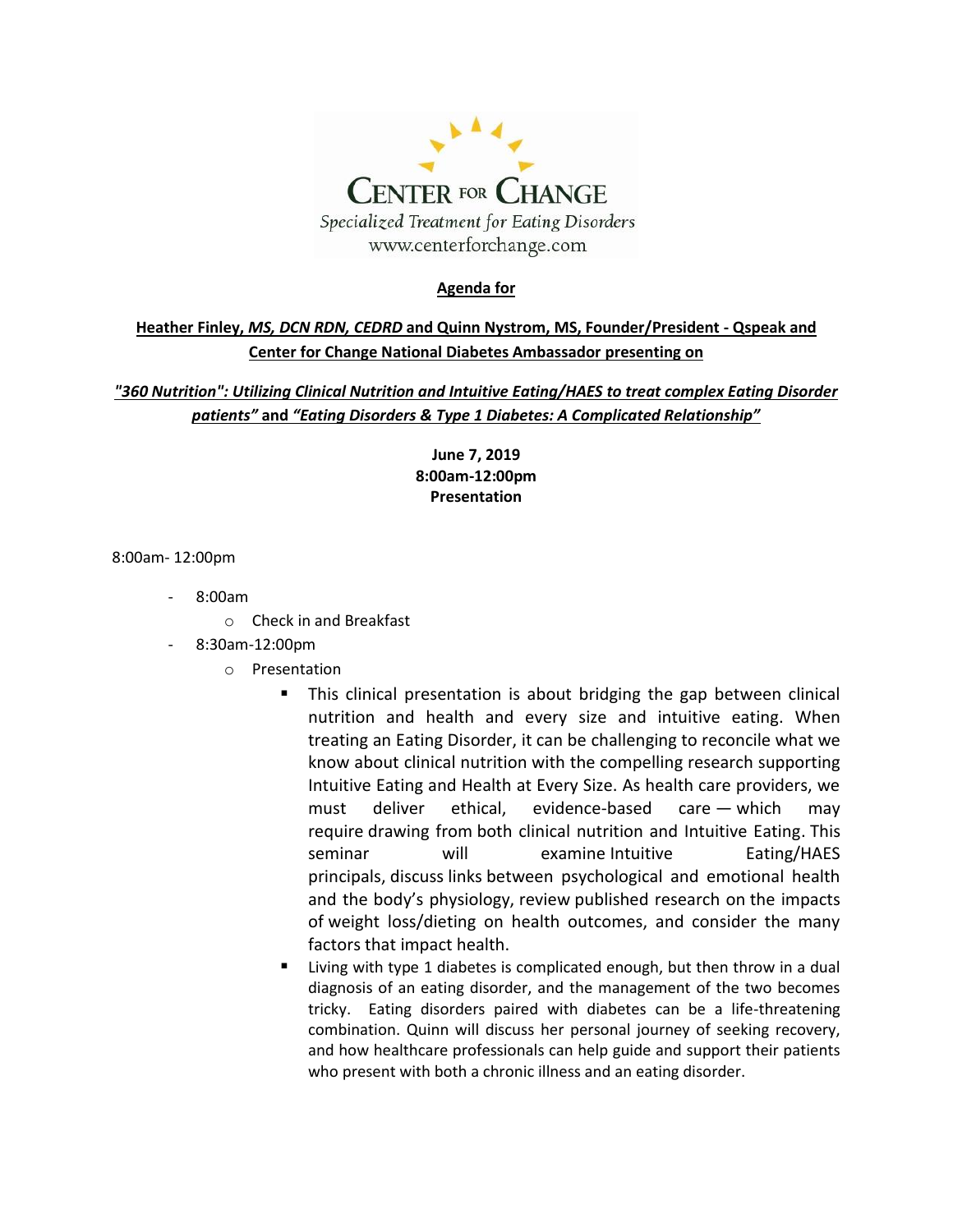#### **Outline for "360 Nutrition": Utilizing Clinical Nutrition and Intuitive Eating/HAES to treat complex Eating Disorder patients:**

- 1. Review of Diet culture in America and the health implications (Bacon, 2011; Bacon, 2005; Denny, 2013; Richards, 2017)
- 2. Overview of Health and Every Size, false assumptions of HAES and the research supporting Intuitive Eating for sustainable health (Bacon, 2011; Bacon, 2005; Tribole, 2010, Van Dyke, 2014)
- 3. Overview of Linda Bacon's research on HAES and Center for Change's research on Intuitive Eating (Bacon, 2011)
- 4. Overview of practitioner's weight biases that can impact care (Bacon, 2005; Bacon, 2011; Kristeller, 2014; Richards, 2017; Spoor, 2016)
- 5. Synopsis of Stress and Activation of HPA Axis and Cortisol (Juster, 2010; Mestanikova, 2019; Porges, 1995)
- 6. Impact of Digestion under stress and sympathetic/parasympathetic nervous system impact & Impact of Stress on epithelial lining and nutrient absorption (Pasini, 2019; Peter, 2018)
- 7. Overview of Vagus nerve in controlling digestion, mood, permeability, etc.(Furness, 2012)
- 8. A look at communication mediators in the brain and probiotic producers of these neurotransmitters (Finley, 2018; Dolan, 2017)
- 9. How Inflammation impacts health and the causes of inflammation
- 10. How Gut Diversity impacts mood and overview of BDNF (Cussotto, 2018; Hooks, 2018)
- 11. Explanation of Self Esteem and Self Efficacy
- 12. How Food Rules impact stress (Tribole, 2010)
- 13. Viewing health as a whole when creating a treatment plan for a patient with medical complications
- 14. Example case study
- 15. Overview of effective and ethical care and diet neutral language

## **Outline for Eating Disorders & Type 1 Diabetes: A Complicated Relationship:**

- 1) Describe what life is like for an individual living with Type 1 diabetes.
- 2) Reasons why people with Type 1 diabetes are more at risk for eating disorders.
- 3) Describe the events that occurred to make the switch in thinking between being a victim or a victor with life with ED-DMT1.
	- a. Motivation to seek treatment.
	- b. Describe how recovery is a daily decision that needs to be made with Type 1 Diabetes and an eating disorder.
- 4) Unique challenges for a person who has Type 1 diabetes and an eating disorder.
- 5) Compare and contrast different medical professionals and the approaches they use in interacting with patients, and how those can affect one's life care with ED-DMT1.
- 6) Describe the 5 best communication styles when talking with patients living with diabetes.
- Question and Answer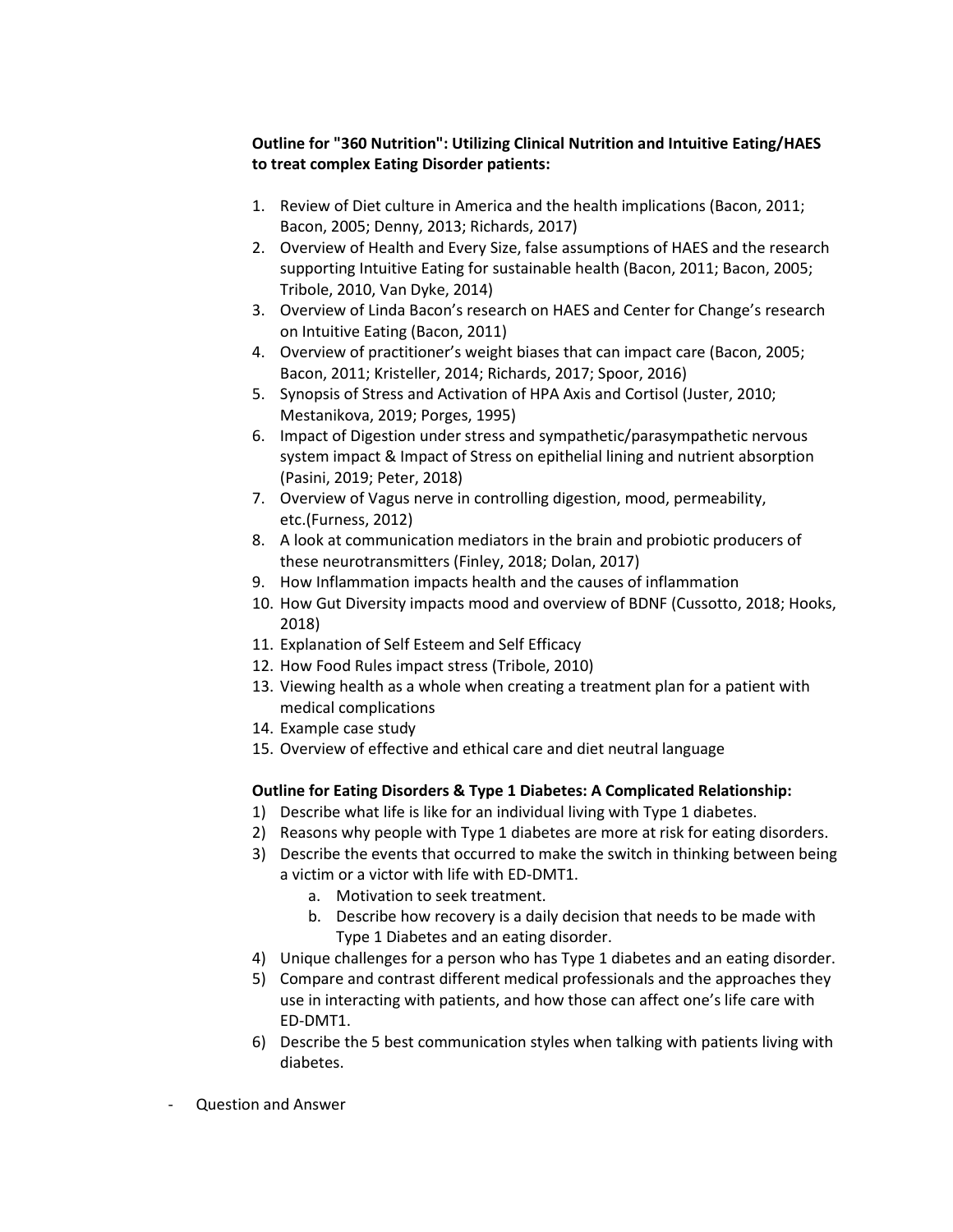

**Format**: Presentation

**Date**: June 7, 2019

**Time:** 8:00am -12:00pm

**Presentation Length:** 3 Hours

**Type:** Lecture, interactive with Question and Answer

**Training For:** Staff of Hospitals, Medical Centers, Mental Health Clinics: General Medicine Physicians, Psychiatrists, APRN's, Psychologists, Counselors, Dietitians, Nurses, Mental Health **Technicians** 

**Presenters:** Heather Finley, *MS, DCN RDN, CEDRD* and Quinn Nystrom, MS, Founder/President - Qspeak and Center for Change National Diabetes Ambassador

**Presentation Title:** "360 Nutrition": Utilizing Clinical Nutrition and Intuitive Eating/HAES to treat complex Eating Disorder patients" and *"Eating Disorders & Type 1 Diabetes: A Complicated Relationship"*

#### **Brief Description of Presentation:**

This clinical presentation is about bridging the gap between clinical nutrition and health and every size and intuitive eating. When treating an Eating Disorder, it can be challenging to reconcile what we know about clinical nutrition with the compelling research supporting Intuitive Eating and Health at Every Size. As health care providers, we must deliver ethical, evidence-based care — which may require drawing from both clinical nutrition and Intuitive Eating. This seminar will examine Intuitive Eating/HAES principals, discuss links between psychological and emotional health and the body's physiology, review published research on the impacts of weight loss/dieting on health outcomes, and consider the many factors that impact health.

Living with type 1 diabetes is complicated enough, but then throw in a dual diagnosis of an eating disorder, and the management of the two becomes tricky. Eating disorders paired with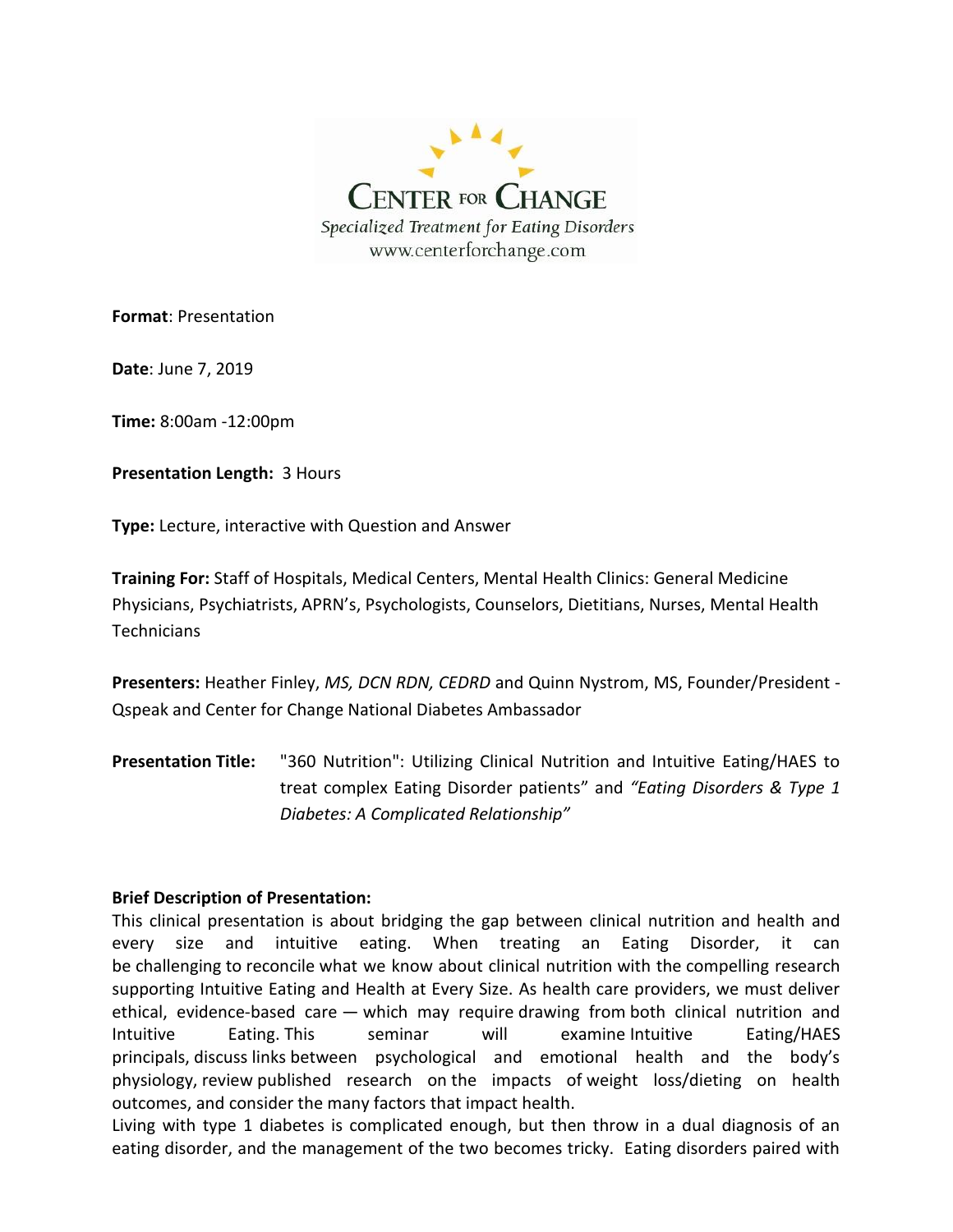diabetes can be a life-threatening combination. Quinn will discuss her personal journey of seeking recovery, and how healthcare professionals can help guide and support their patients who present with both a chronic illness and an eating disorder.

## **Outline for "360 Nutrition": Utilizing Clinical Nutrition and Intuitive Eating/HAES to treat complex Eating Disorder patients:**

- 1. Review of Diet culture in America and the health implications (Bacon, 2011; Bacon, 2005; Denny, 2013; Richards, 2017)
- 2. Overview of Health and Every Size, false assumptions of HAES and the research supporting Intuitive Eating for sustainable health (Bacon, 2011; Bacon, 2005; Tribole, 2010, Van Dyke, 2014)
- 3. Overview of Linda Bacon's research on HAES and Center for Change's research on Intuitive Eating (Bacon, 2011)
- 4. Overview of practitioner's weight biases that can impact care (Bacon, 2005; Bacon, 2011; Kristeller, 2014; Richards, 2017; Spoor, 2016)
- 5. Synopsis of Stress and Activation of HPA Axis and Cortisol (Juster, 2010; Mestanikova, 2019; Porges, 1995)
- 6. Impact of Digestion under stress and sympathetic/parasympathetic nervous system impact & Impact of Stress on epithelial lining and nutrient absorption (Pasini, 2019; Peter, 2018)
- 7. Overview of Vagus nerve in controlling digestion, mood, permeability, etc.(Furness, 2012)
- 8. A look at communication mediators in the brain and probiotic producers of these neurotransmitters (Finley, 2018; Dolan, 2017)
- 9. How Inflammation impacts health and the causes of inflammation
- 10. How Gut Diversity impacts mood and overview of BDNF (Cussotto, 2018; Hooks, 2018)
- 11. Explanation of Self Esteem and Self Efficacy
- 12. How Food Rules impact stress (Tribole, 2010)
- 13. Viewing health as a whole when creating a treatment plan for a patient with medical complications
- 14. Example case study
- 15. Overview of effective and ethical care and diet neutral language

## **Outline for Eating Disorders & Type 1 Diabetes: A Complicated Relationship:**

- 1) Describe what life is like for an individual living with Type 1 diabetes.
- 2) Reasons why people with Type 1 diabetes are more at risk for eating disorders.
- 3) Describe the events that occurred to make the switch in thinking between being a victim or a victor with life with ED-DMT1.
	- a. Motivation to seek treatment.
	- b. Describe how recovery is a daily decision that needs to be made with Type 1 Diabetes and an eating disorder.
- 4) Unique challenges for a person who has Type 1 diabetes and an eating disorder.
- 5) Compare and contrast different medical professionals and the approaches they use in interacting with patients, and how those can affect one's life care with ED-DMT1.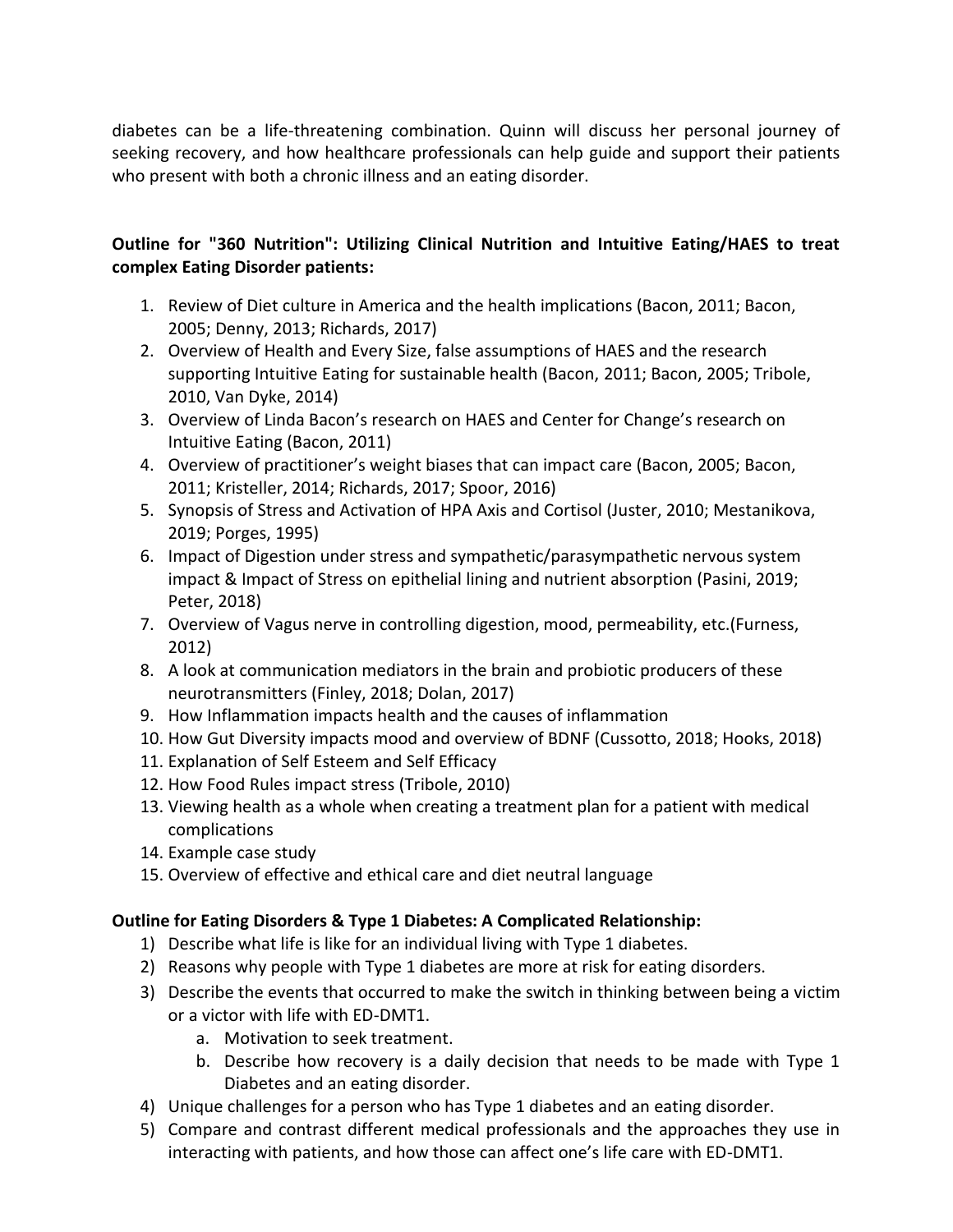6) Describe the 5 best communication styles when talking with patients living with diabetes.

## **Learning objectives for "360 Nutrition": Utilizing Clinical Nutrition and Intuitive Eating/HAES to treat complex Eating Disorder patients:**

Based on the content of the workshop participants will be able to:

- 1. Describe how stress alters metabolism
- 2. Explain how emotional and psychological health impact gut physiology
- 3. Able to discuss how to utilize diet neutral language when developing a treatment plan

## **Learning objectives for Eating Disorders & Type 1 Diabetes: A Complicated Relationship:**

Based on the content of the workshop participants will be able to:

- 1) Describe the complicated relationship with a person who is diagnosed with ED-DMT1.
- 2) Describe five communication styles to use when talking with a patient with type 1 diabetes and/or an eating disorder.
- 3) List various ways that aid in someone's success and increased self-efficacy when managing ED-DMT1.

# **Professional Review Peer and Clinical Text Resources and Citations for "360 Nutrition": Utilizing Clinical Nutrition and Intuitive Eating/HAES to treat complex Eating Disorder patients:**

- 1. Bacon, L. A., Lucy. (2011). Weight Science: Evaluating the Evidence for a Paradigm Shift *Nutrition Journal, 10*(9).
- 2. Bacon, L., Stern, J. S., Van Loan, M. D., & Keim, N. L. (2005). Size acceptance and intuitive eating improve health for obese, female chronic dieters. Journal of the American Dietetic Association, 105(6), 929–936.
- 3. Cussotto, S., Sandhu, K. V., Dinan, T. G., & Cryan, J. F. (2018). The Neuroendocrinology of the Microbiota-Gut-Brain Axis: A Behavioural Perspective. *Front Neuroendocrinol, 51*, 80-101.
- 4. Denny, K. N., Loth, K., Eisenberg, M. E., & Neumark-Sztainer, D. (2013). Intuitive eating in young adults. Who is doing it, and how is it related to disordered eating behaviors? Appetite, 60, 13–19
- 5. Dolan KE, e. (2017). *Probiotics and Disease: A Comprehensive Summary-Part 1, Mental and Neurological Health. - PubMed - NCBI* . *Ncbi.nlm.nih.gov*.
- 6. Dolan, KE, e. (2017). Dolan KE, e. (2017). *Probiotics and Disease: A Comprehensive Summary-Part 6, Skin Health. - PubMed - NCBI* . *Ncbi.nlm.nih.gov*.
- *7.* Finley, HJ, e. (2018). *Probiotics and Disease: A Comprehensive Summary- Part 8- Gastrointestinal and Genitourinary Disorders. –PubMed- NCBI. Ncbi.nlm.nih.gov.*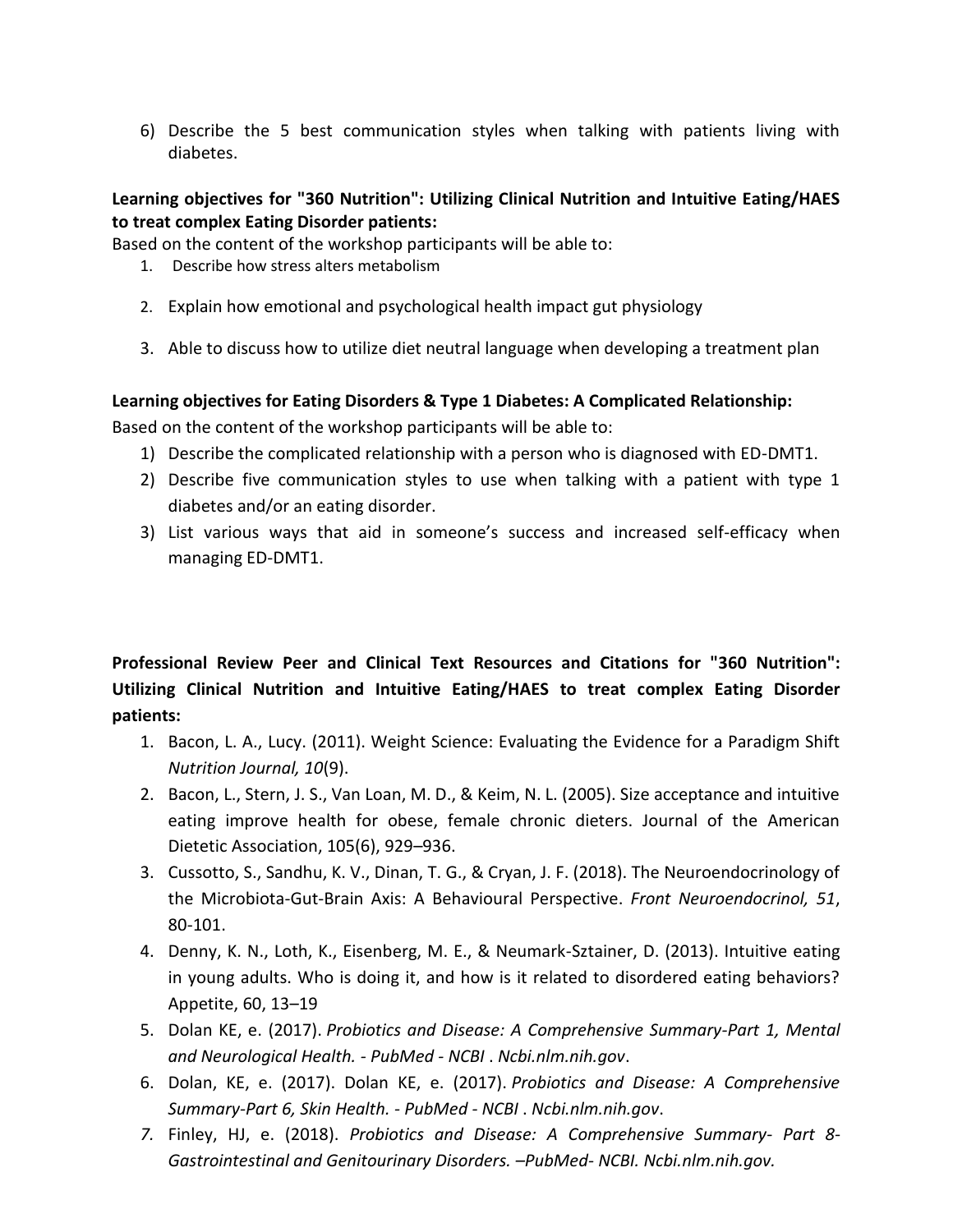- 8. Furness, J. B. (2012). The enteric nervous system and neurogastroenterology. *Nat Rev Gastroenterol Hepatol, 9*(5), 286-294.
- 9. Galley, J. D., Nelson, M. C., Yu, Z., Dowd, S. E., Walter, J., Kumar, P. S., . . . Bailey, M. T. (2014). Exposure to a social stressor disrupts the community structure of the colonic mucosa-associated microbiota. *BMC Microbiol, 14*, 189.
- 10. *Gasta, MG, e. (2017).* Dolan KE, e. (2017). *Probiotics and Disease: A Comprehensive Summary-Part 4, Infectious Disease. - PubMed - NCBI* . *Ncbi.nlm.nih.gov*.
- 11. *Gasta, MG, e.* (2017). Dolan KE, e. (2017). *Probiotics and Disease: A Comprehensive Summary-Part 5- ENT and Respitatory Conditions. - PubMed - NCBI* . *Ncbi.nlm.nih.gov*.
- 12. Hawks, S., Madanat, H., Hawks, J., & Harris, A. (2005). The relationship between intuitive eating and health indicators among college women. American Journal of Health Education, 36, 331–336
- 13. Hooks, K. B., Konsman, J. P., & O'Malley, M. A. (2018). Microbiota-gut-brain research: a critical analysis. *Behav Brain Sci*, 1-40.
- 14. Juster, R. P., McEwen, B. S., & Lupien, S. J. (2010). Allostatic load biomarkers of chronic stress and impact on health and cognition. *Neurosci Biobehav Rev, 35*(1), 2-16. doi:10.1016/j.neubiorev.2009.10.002
- 15. Kristeller, J., Wolever, R. Q., & Sheets, V. (2014). Mindfulness-based eating awareness training (MB-EAT) for binge eating: A randomized clinical trial. Mindfulness, 5, 282– 297.
- 16. Mestanikova, A., Mestanik, M., Ondrejka, I., Hrtanek, I., Cesnekova, D., Jurko, A., Jr., . . . Tonhajzerova, I. (2019). Complex cardiac vagal regulation to mental and physiological stress in adolescent major depression. *J Affect Disord, 249*, 234-241.
- 17. P. Scott Richards, Sabree Crowton, Michael E. Berrett, Melissa H. Smith & Kimberly Passmore (2017): Can patients with eating disorders learn to eat intuitively? A 2-year pilot study, Eating Disorders
- 18. Parker EC, e. (2017). *Probiotics and Disease: A Comprehensive Summary-Part 2, Commercially Produced Cultured and Fermented Foods Commonly Available in the United States. - PubMed - NCBI* . *Ncbi.nlm.nih.gov*.
- 19. Pasini, E., Corsetti, G., Assanelli, D., Testa, C., Romano, C., Dioguardi, F. S., & Aquilani, R. (2019). Effects of chronic exercise on gut microbiota and intestinal barrier in human with type 2 diabetes. *Minerva Med, 110*(1), 3-11.
- 20. Peter, J., Fournier, C., Durdevic, M., Knoblich, L., Keip, B., Dejaco, C., . . . Moser, G. (2018). A Microbial Signature of Psychological Distress in Irritable Bowel Syndrome. *Psychosom Med, 80*(8), 698-709.
- 21. Pizano, JM, e. (2017). Dolan KE, e. (2017). *Probiotics and Disease: A Comprehensive Summary-Part 7, Immune Disorders. - PubMed - NCBI* . *Ncbi.nlm.nih.gov*.
- 22. Porges, S. W. (1995). Cardiac vagal tone: a physiological index of stress. *Neurosci Biobehav Rev, 19*(2), 225-233.
- 23. Smith T, Hawks S: Intuitive eating, diet composition and the meaning of food in healthy weight promotion. Am J Health Educ 2006, 37:130-136.